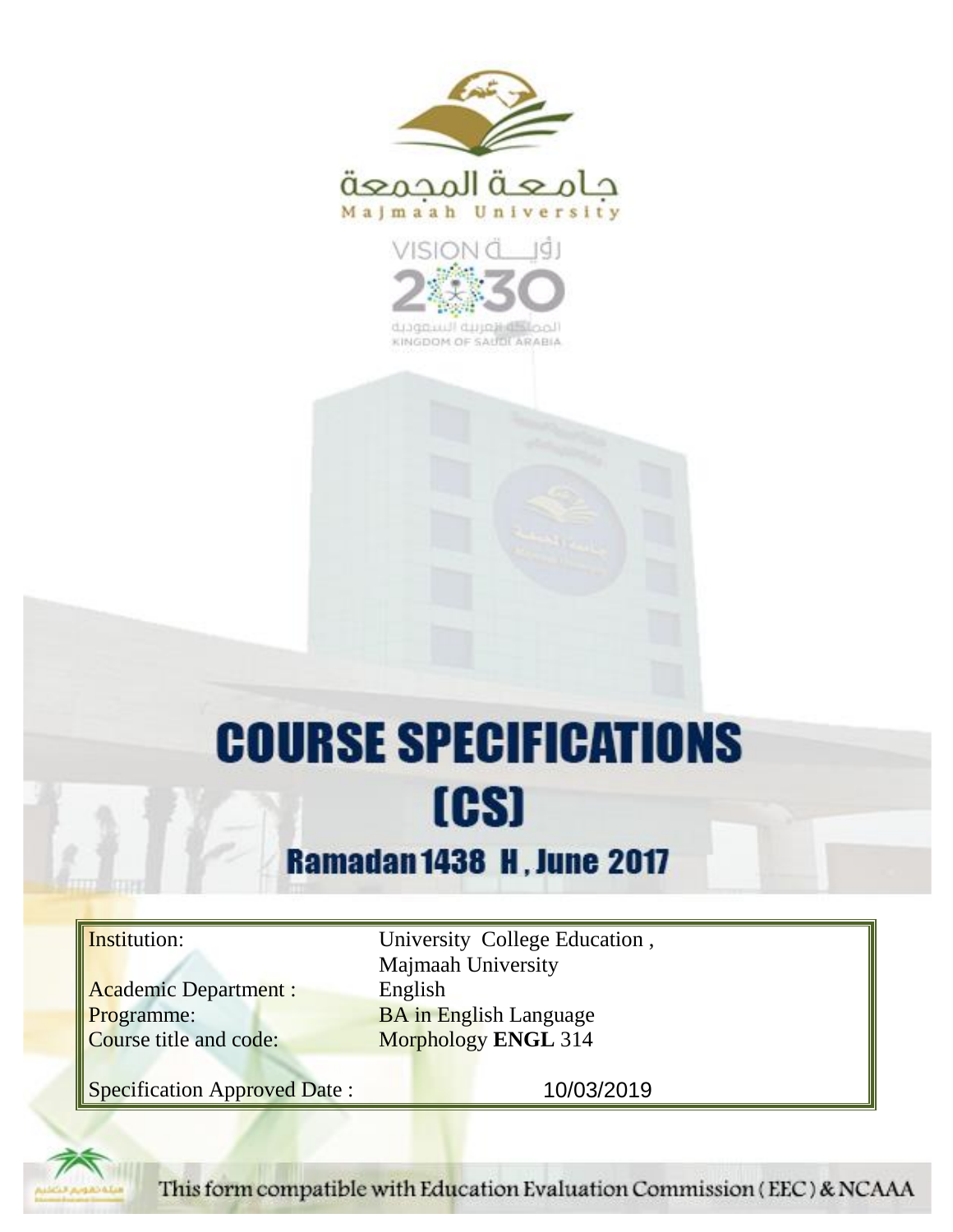

### **Course Specifications:**

| <b>Institution:</b> Majmaah University | Date: | 10/03/2019 |
|----------------------------------------|-------|------------|
| <b>College/Department :</b>            |       |            |
| College of Education                   |       |            |

#### **A. Course Identification and General Information:**

| 1. Course title and code: Morphology ENGL 314                                                                                             |   |                  |      |
|-------------------------------------------------------------------------------------------------------------------------------------------|---|------------------|------|
| 2. Credit hours:3                                                                                                                         |   |                  |      |
| 3. Program(s) in which the course is offered.<br>B. A. in English                                                                         |   |                  |      |
| 4. Name of faculty member responsible for the course<br>Dr. Mohammed Alharbi                                                              |   |                  |      |
| 5. Level/year at which this course is offered:<br>Level 6 / third Year                                                                    |   |                  |      |
| 6. Pre-requisites for this course (if any):<br>One course is pre-requisite for this course which is Introduction to Linguistics ENGL 215. |   |                  |      |
| 7. Co-requisites for this course (if any):<br>None                                                                                        |   |                  |      |
| 8. Location if not on main campus: Majmaah                                                                                                |   |                  |      |
| 9. Mode of Instruction (mark all that apply):                                                                                             |   |                  |      |
| a. traditional classroom                                                                                                                  | ∗ | What percentage? | 70 % |
| b. blended (traditional and online)                                                                                                       | ∗ | What percentage? | 30%  |
| c. e-learning                                                                                                                             |   | What percentage? |      |
| d. correspondence                                                                                                                         |   | What percentage? |      |
| f. other                                                                                                                                  |   | What percentage? |      |
| <b>Comments:</b>                                                                                                                          |   |                  |      |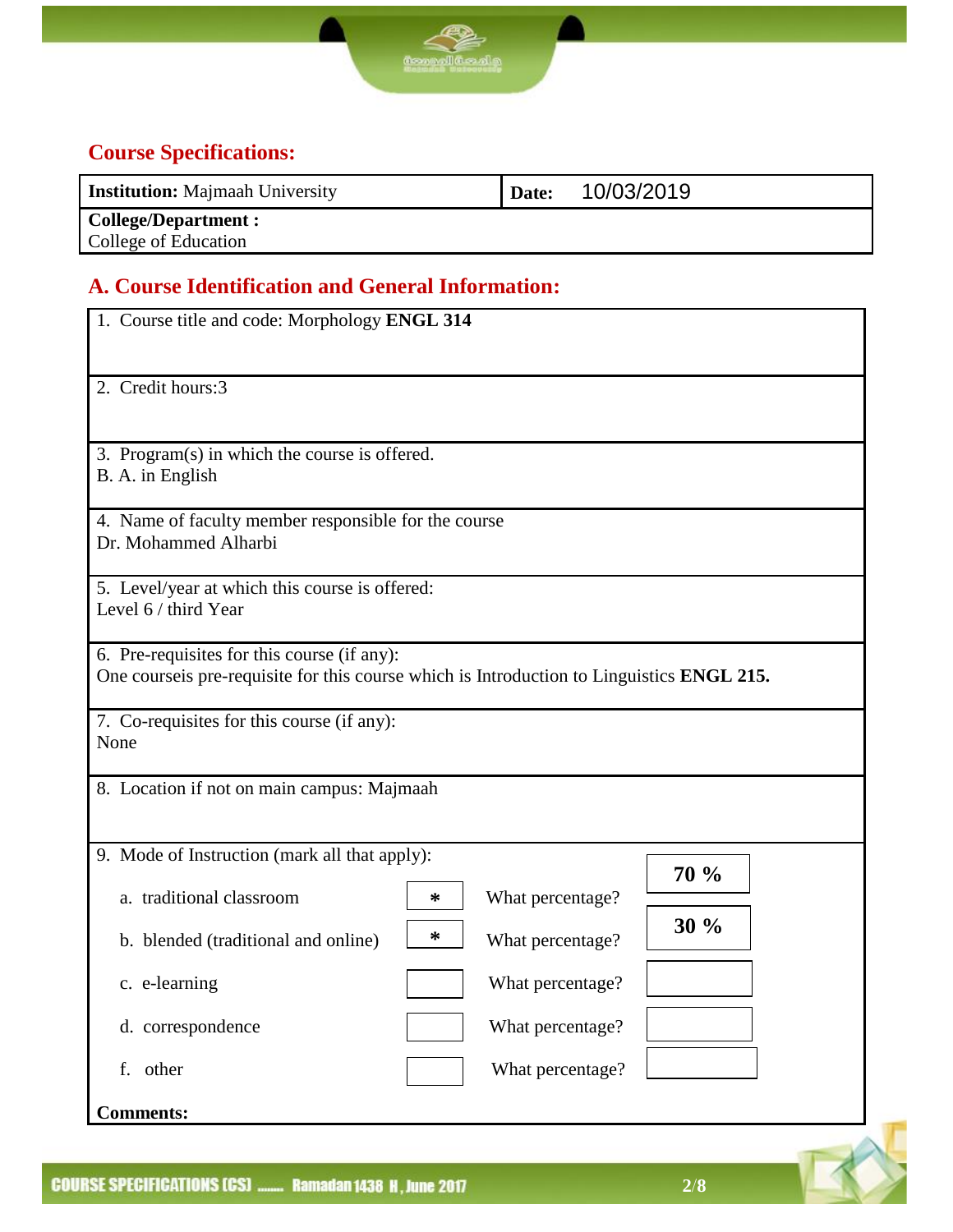#### **B Objectives**

- 1. What is the main purpose for this course?
	- 1. To understand the nature of word formation and word structure.
	- 2. Become aware of the rules of word formation
	- 3. To be able to change the word function (verb, noun, adjective and adverb).
	- 4. Introduces students to the fundamentals of Morphology, in general and English Morphology, in particular.
	- 5. Acquaints students with lexical knowledge, use and word-formation processes.
	- 6. Familiarizes students with major morphological processes such as : lexical gaps, neologisms, pullet surprises, bending, compounds, acronyms, back-formations, clippings, abbreviations, eponyms, reduplications, etc.
	- 7. Promotes students ability to think logically, analytically, sensibly and soundly via seeing the rule-governed nature of word-formation processes.
	- 8. Provide insights into the ongoing change of English vocabulary knowledge and practices, as a result of Internet language/Mobile ( the impact of SMS and email clippings on present-day English).

2. Briefly describe any plans for developing and improving the course that are being implemented. (e.g. increased use of IT or web-based reference material, changes in content as a result of new research in the field)

- 1. Update text books and references.
- 2. Use IT or web-based reference material such as videos.
- 3. Use Electronic resources for worksheets and quizzes.

**C. Course Description**(Note: General description in the form used in Bulletin or handbook)

**Defining the subject area**: Morphology is the sub-branch of linguistics which studies the structure of words and word-formation processes.

This course purports to provide students with:

- **1.** A working knowledge of word structure and word-formation processes ( roots, bases and stems, prefixing/infixing/circumfixing, morpheme/allomorph, lexicon, mental dictionary, inflectional/grammatical vs. derivational/lexical morphology, lexical gaps/neologisms, etc.).
- **2.** A basic understanding of a variety of word-formation processes (compounding, blending, backformations, pullet surprises, reduplications, eponyms, clippings, acronyms, abbreviations, etc.).
- **3.** Skills to analyses and use English words effectively and creatively in speaking and writing.
- **4.** Ability to argue intelligently and soundly and to think critically, analytically and innovatively with and about language (e.g. lexical gaps and neologisms)

**Methods**: Instructors may use a wide range of methods including: lecturing, class seminars/presentations, response papers, peer-teaching, etc.

Assessment: Instructors are encouraged to combine both traditional and modern methods of

assessment (testing, quizzes, response papers, etc.).

| 1. Topics to be Covered    |                        |                         |  |
|----------------------------|------------------------|-------------------------|--|
| <b>List of Topics</b>      | No. of<br><b>Weeks</b> | <b>Contact</b><br>hours |  |
| Introduction to morphology |                        |                         |  |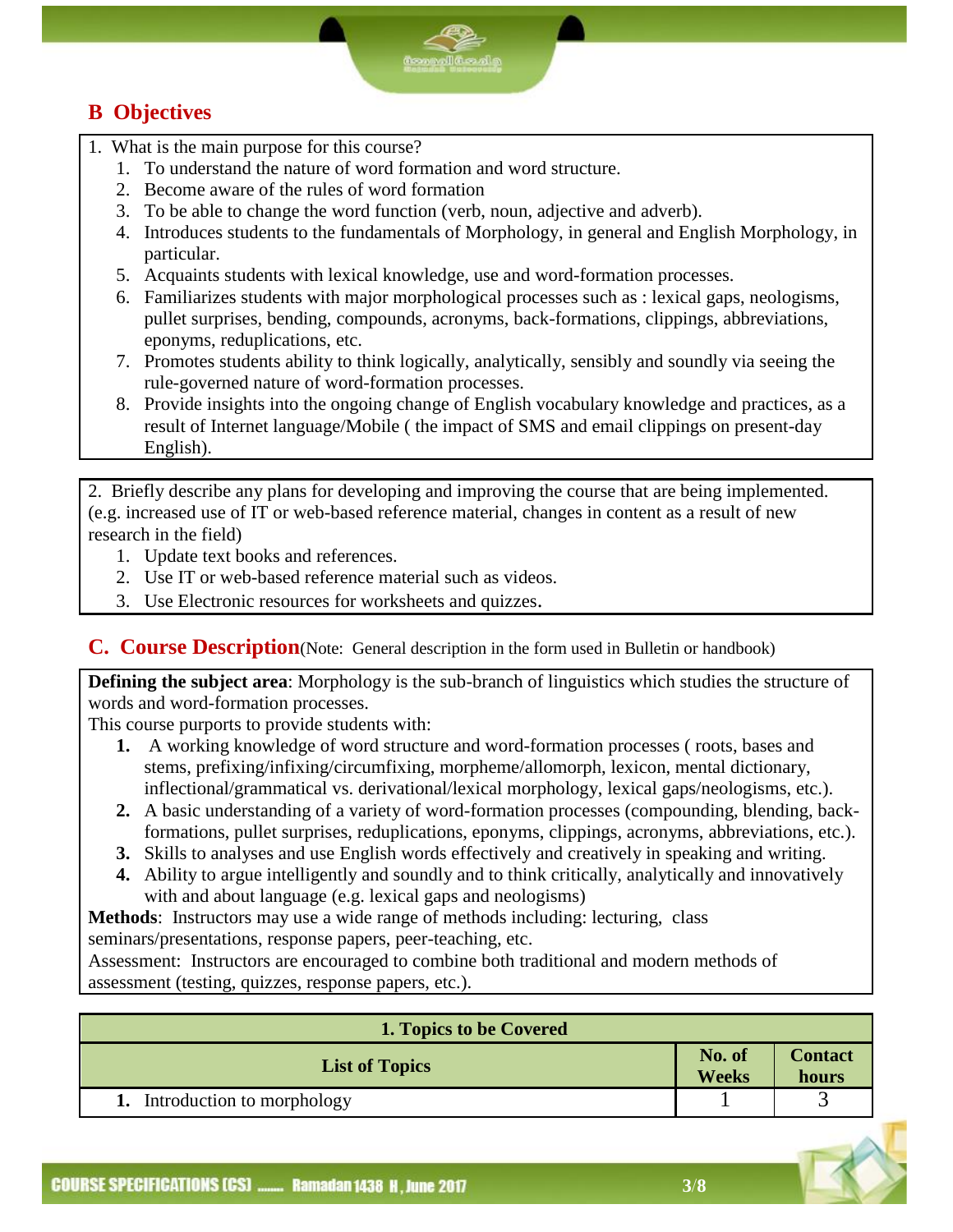|    | 2. What is Morphology? Types of Morphology and Morphological            |                             |   |
|----|-------------------------------------------------------------------------|-----------------------------|---|
|    | Analysis (Inflectional vs. Derivational, Lexical vs. Grammatical        |                             |   |
|    | Morphology), Morphological knowledge (Mental lexicon),                  |                             |   |
|    | 3. Word-Formation Processes: Morpheme, Allomorph, Roots,                | 2                           | 6 |
|    | Bases/Stems, Prefixes, Infixes, Suffixes, Circumfixes, etc. (Note the   |                             |   |
|    | rarity of infixes and circumfixes in English).                          |                             |   |
|    | 4. Lexical Gaps, Pullet Surprises and Neologisms and their implications | $\mathcal{D}_{\mathcal{L}}$ | 6 |
|    | for both theoretical and applied linguistics.                           |                             |   |
|    | 5. Blends vs. Compounds, Clippings, Acronyms vs. Back-formations        |                             | 3 |
|    | (providing students with as many examples as possible from              |                             |   |
|    | English, a few examples from other languages could be mentioned         |                             |   |
|    | as well).                                                               |                             |   |
|    | 6. Eponyms, Reduplications, (with many English examples).               | 1                           | 3 |
| 7. | More practice on identifying roots, bases, stems, prefixes, suffixes    |                             |   |
|    | (infixes and circumfixes from languages where they may exist).          |                             | 3 |
| 8. | Presentations/Response Papers/Project Discussions/Seminars              | $\mathcal{D}_{\mathcal{L}}$ | 6 |
| 9. | More Practice on various word-formation processes (e.g. roots,          |                             |   |
|    | bases, stems, lexical gaps, back-formations, blending, compounding,     |                             |   |
|    | etc).                                                                   |                             |   |
|    |                                                                         |                             |   |

\$P **Compell Condition** 

#### **2. Course components (total contact hours and credits per semester):**

|                |               | Lecture  | <b>Tutorial</b> | Laboratory/<br><b>Studio</b> | <b>Practical</b> | Other: | <b>Total</b> |
|----------------|---------------|----------|-----------------|------------------------------|------------------|--------|--------------|
| <b>Contact</b> | <b>Planed</b> | 30 hours | None            | None                         | None             | None   | 30 hours     |
| <b>Hours</b>   | <b>Actual</b> | 30 hours | None            | None                         | None             | None   | 30 hours     |
|                | <b>Planed</b> | 2 hours  | None            | None                         | None             | None   | 2 hours      |
| <b>Credit</b>  | <b>Actual</b> | 2 hours  | None            | None                         | None             | None   | 2 hours      |

3. Additional private study/learning hours expected for students per week.

2 hours per week<br>week

4. Course Learning Outcomes in NQF Domains of Learning and Alignment with Assessment Methods and Teaching Strategy

**On the table below are the five NQF Learning Domains, numbered in the left column.** 

**First**, insert the suitable and measurable course learning outcomes required in the appropriate learning domains (see suggestions below the table). **Second**, insert supporting teaching strategies that fit and align with the assessment methods and intended learning outcomes. **Third**, insert appropriate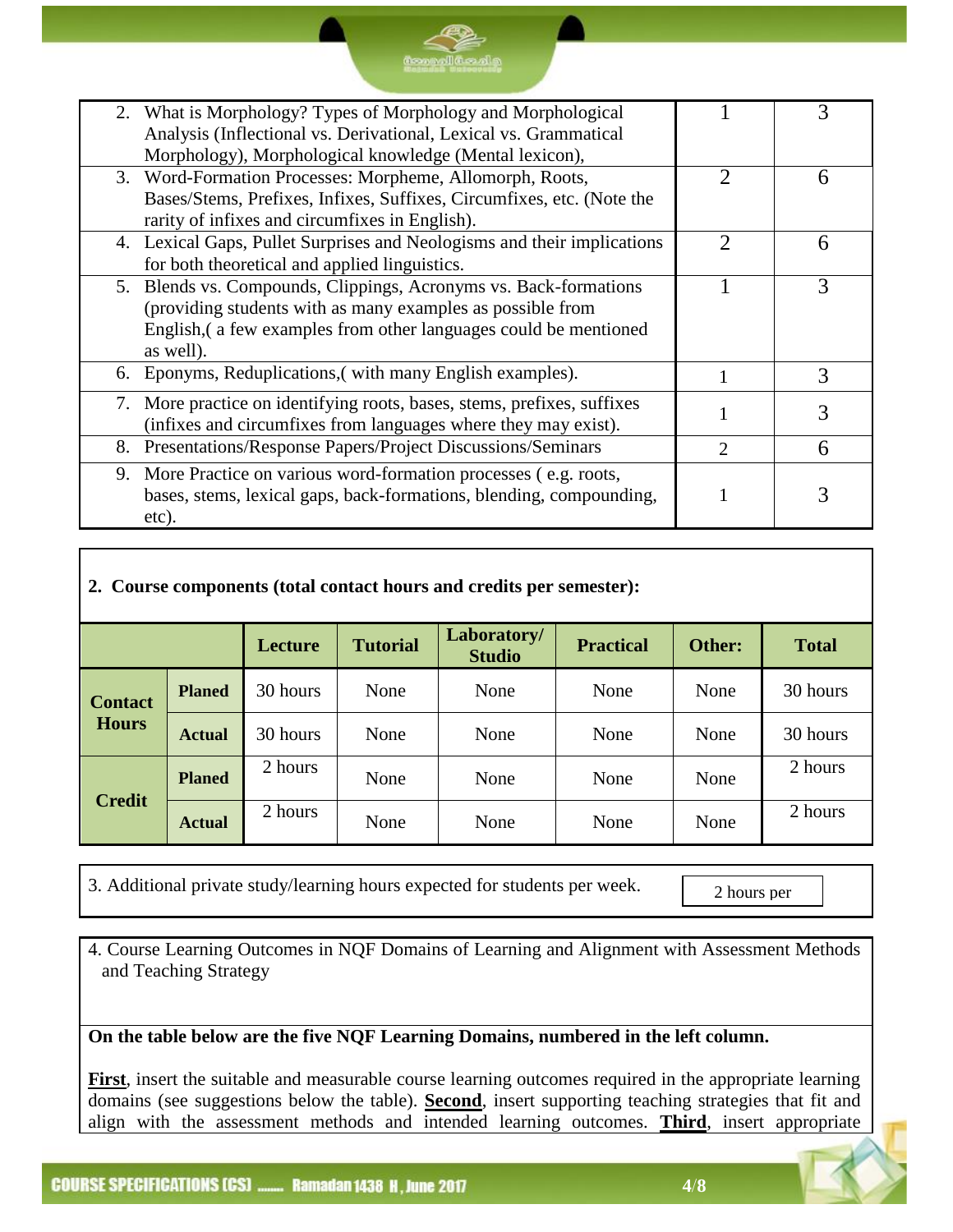#### assessment methods that accurately measure and evaluate the learning outcome. Each course learning outcomes, assessment method, and teaching strategy ought to reasonably fit and flow together as an integrated learning and teaching process. (Courses are not required to include learning outcomes from each domain.)

<u>குறையில் தமி</u>

| Code<br># | <b>NQF Learning Domains</b><br><b>And Course Learning Outcomes</b>                                                                                                                                                                                                          | <b>Course Teaching</b><br><b>Strategies</b>                                              | <b>Course</b><br><b>Assessment</b><br><b>Methods</b>                                                                                                                                                              |
|-----------|-----------------------------------------------------------------------------------------------------------------------------------------------------------------------------------------------------------------------------------------------------------------------------|------------------------------------------------------------------------------------------|-------------------------------------------------------------------------------------------------------------------------------------------------------------------------------------------------------------------|
| 1.0       | <b>Knowledge</b>                                                                                                                                                                                                                                                            |                                                                                          |                                                                                                                                                                                                                   |
| 1.1       | Know the tenets of Morphology<br>in<br>general, and English Morphology,<br>in<br>more specific terms                                                                                                                                                                        | Lecture and power<br>point presentation                                                  | Assignments,<br>tests and exams                                                                                                                                                                                   |
| 1.2       | Recognize the workings of morphology,<br>and the cognitive nature of word-<br>formation<br>lexical<br>and<br>processes<br>knowledge (e.g. Lexical Gaps, Pullet<br>Surprises and Neologisms,<br>Sign<br>language<br>Morphology vs.<br>Natural<br>Language Morphology, etc.). | Lecture and power<br>point presentation                                                  | Assignments,<br>tests and exams                                                                                                                                                                                   |
| 2.3       | Integrate word-knowledge and processes<br>with the totality of linguistic knowledge.                                                                                                                                                                                        | Lecture and power<br>point presentation                                                  | Assignments,<br>tests and exams                                                                                                                                                                                   |
| 2.0       | <b>Cognitive Skills</b>                                                                                                                                                                                                                                                     |                                                                                          |                                                                                                                                                                                                                   |
| 2.1       | Analyze English words into their roots,<br>bases/stems, morphemes, allomorphs,<br>etc.                                                                                                                                                                                      | Lecture, power<br>point presentation<br>and whole group<br>and small group<br>discussion | Individual<br>assignments and<br>group quizzes,<br>tests and exams                                                                                                                                                |
| 3.0       | <b>Interpersonal Skills &amp; Responsibility</b>                                                                                                                                                                                                                            |                                                                                          |                                                                                                                                                                                                                   |
| 3.1       | See the Creativity of language via being<br>aware of the phenomenon of<br>Discreteness (ability to cut down longer<br>words into smaller chunks and form<br>longer ones from smaller chunks).                                                                               | group work<br>participation and<br>presentation<br>discussion.                           | Assessing<br>participation in<br>the group, taking<br>responsibility,<br>working<br>effectively and<br>acting ethnically<br>in personal or<br>public forum.<br>The ability of<br>solving problems<br>individually |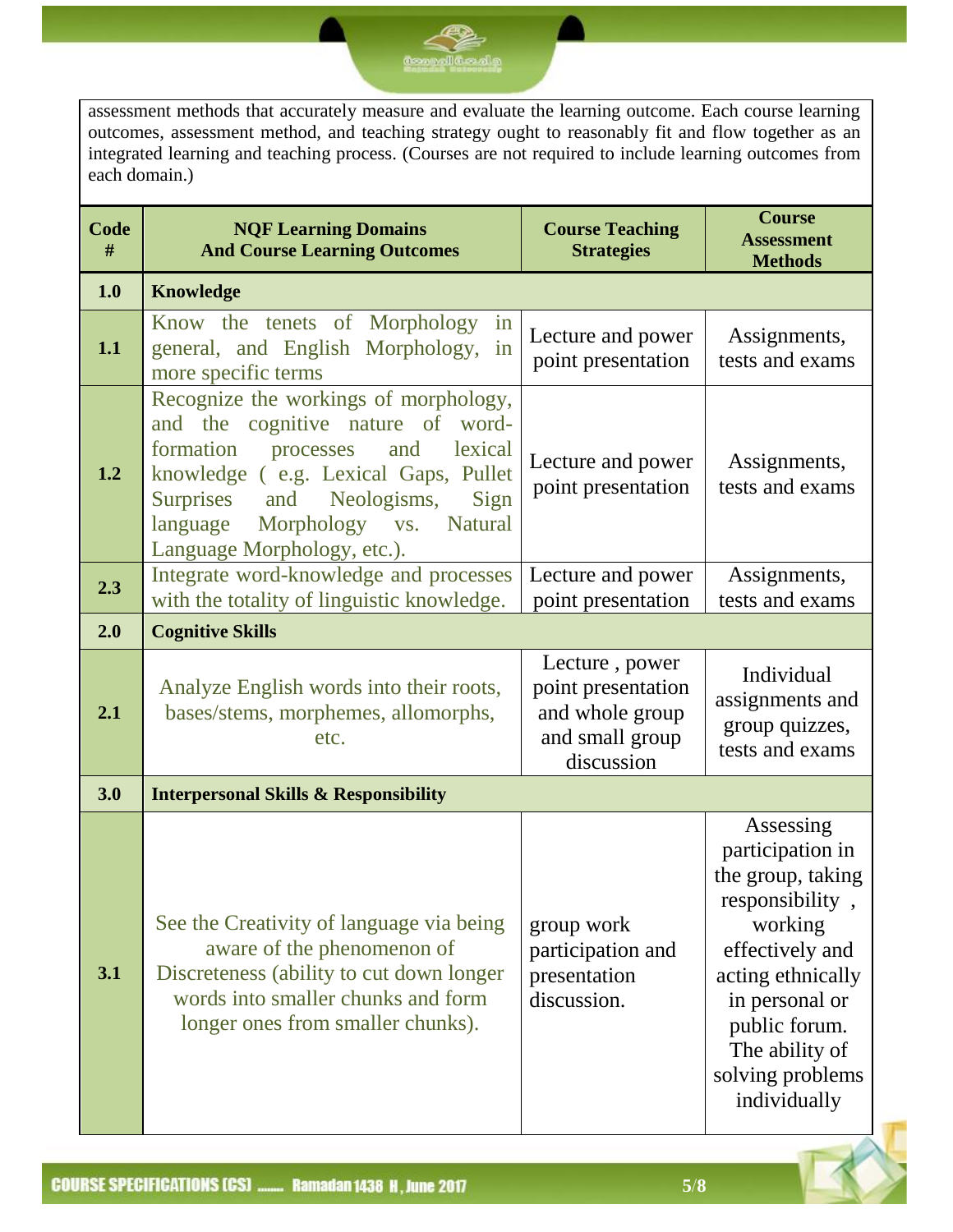| 3.2 | Decision Making                                         |                                                                                          |                                                                                    |  |  |
|-----|---------------------------------------------------------|------------------------------------------------------------------------------------------|------------------------------------------------------------------------------------|--|--|
|     |                                                         |                                                                                          |                                                                                    |  |  |
| 4.0 | <b>Communication, Information Technology, Numerical</b> |                                                                                          |                                                                                    |  |  |
| 4.1 | Use of online resources and data basis                  | Lecture, power<br>point presentation<br>and whole group<br>and small group<br>discussion | Individual<br>assessment<br>according to the<br>effective oral<br>and written form |  |  |
| 4.2 | Using search engines<br><b>Delivering Presentations</b> | Individual oral<br>presentation                                                          | Individual<br>assessment<br>according to the<br>effective oral<br>and written form |  |  |
| 5.0 | <b>Psychomotor</b>                                      |                                                                                          |                                                                                    |  |  |
| 5.1 | <b>Not Applicable</b>                                   |                                                                                          |                                                                                    |  |  |
| 5.2 |                                                         |                                                                                          |                                                                                    |  |  |

| 5. Schedule of Assessment Tasks for Students During the Semester |                                                                                                              |                   |                                                 |  |
|------------------------------------------------------------------|--------------------------------------------------------------------------------------------------------------|-------------------|-------------------------------------------------|--|
|                                                                  | Assessment task (i.e., essay, test, quizzes, group project,<br>examination, speech, oral presentation, etc.) | <b>Week Due</b>   | <b>Proportion of Total</b><br><b>Assessment</b> |  |
| $\mathbf{1}$                                                     | 1 <sup>st</sup> midterm                                                                                      | week $6-7$        | 10 %                                            |  |
| $\overline{2}$                                                   | Participation                                                                                                | All along         | 10 %                                            |  |
| $\overline{3}$                                                   | Quizzes                                                                                                      | All along         | 5 %                                             |  |
| $\overline{\mathbf{4}}$                                          | Home Assignments                                                                                             | All along         | 5 %                                             |  |
| 5                                                                | $2nd$ midterm                                                                                                | Week $11$ -<br>12 | 10 %                                            |  |
| 6                                                                | Final                                                                                                        | Week 14           | 60 %                                            |  |
| $\overline{7}$                                                   |                                                                                                              |                   |                                                 |  |
| 8                                                                |                                                                                                              |                   |                                                 |  |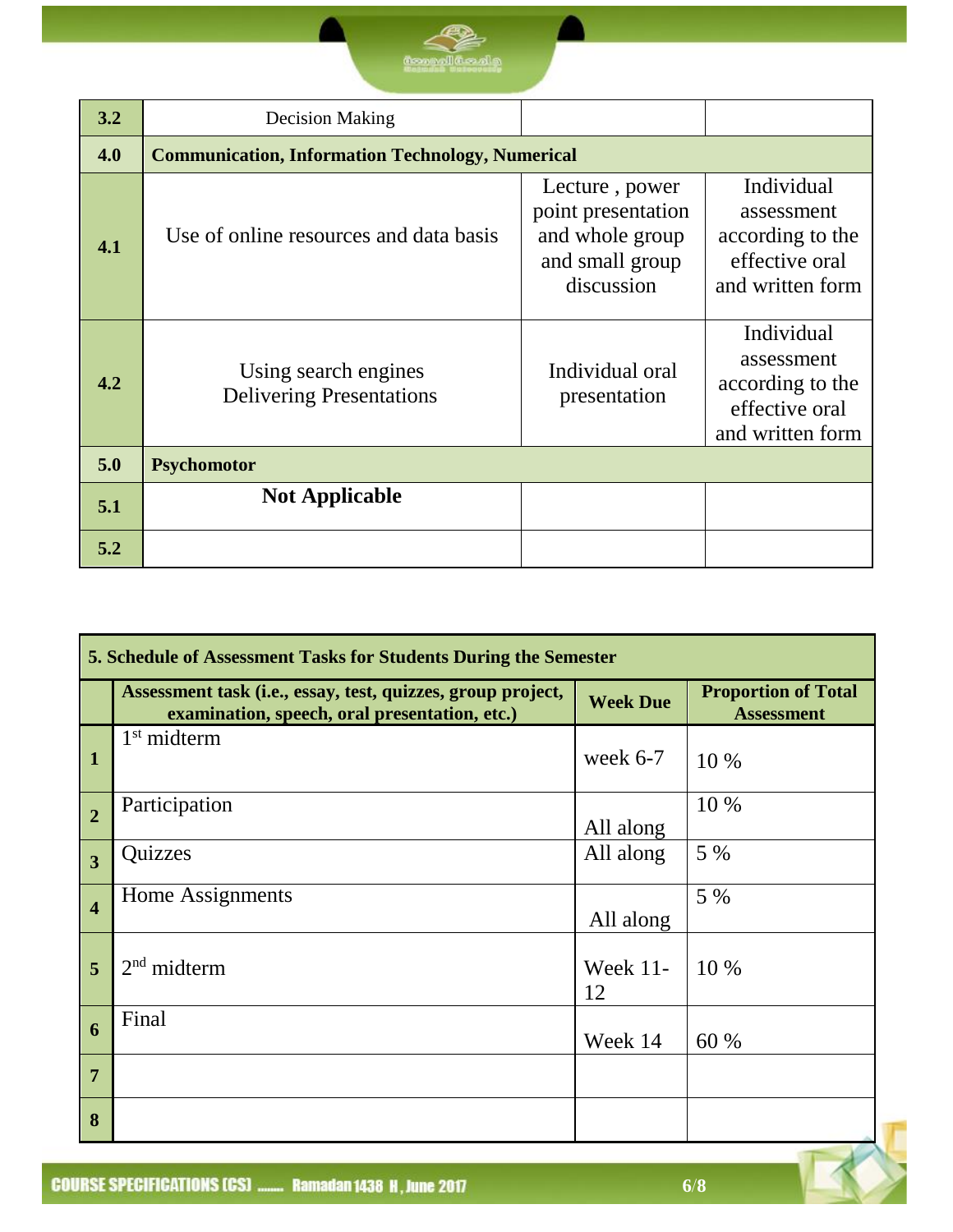#### **D. Student Academic Counseling and Support**

Ahour per course per week

#### **E Learning Resources**

1. List Required Textbooks Introducing Morphology by Rochelle Lieber 4<sup>th</sup> Edition, 2013

2. List Essential References Materials (Journals, Reports, etc.)

- 1. **Language: An Introduction (Morphology chapter 3 )**by Victoria Fromkin, 2007.
- 3. List Electronic Materials, Web Sites, Facebook, Twitter, etc.

 $\bullet$  NA

- 4. Other learning material such as computer-based programs/CD, professional standards or regulations and software.
	- Online Journals and Articles

#### **F. Facilities Required**

Indicate requirements for the course including size of classrooms and laboratories (i.e. number of seats in classrooms and laboratories, extent of computer access,etc.) 30 seats

- 1. Accommodation (Classrooms, laboratories, demonstration rooms/labs, etc.)
	- Lecture rooms well equipped with teaching aids
	- Language labs
	- Library
	- Conference hall
- 2. Technology resources (AV, data show, Smart Board, software, etc.)
	- Laptop computer
	- Multimedia projector system

3. Other resources (specify, e.g. if specific laboratory equipment is required, list requirements or attach list)

Peer evaluation,

Class observations by supervisors

#### **G Course Evaluation and Improvement Processes**